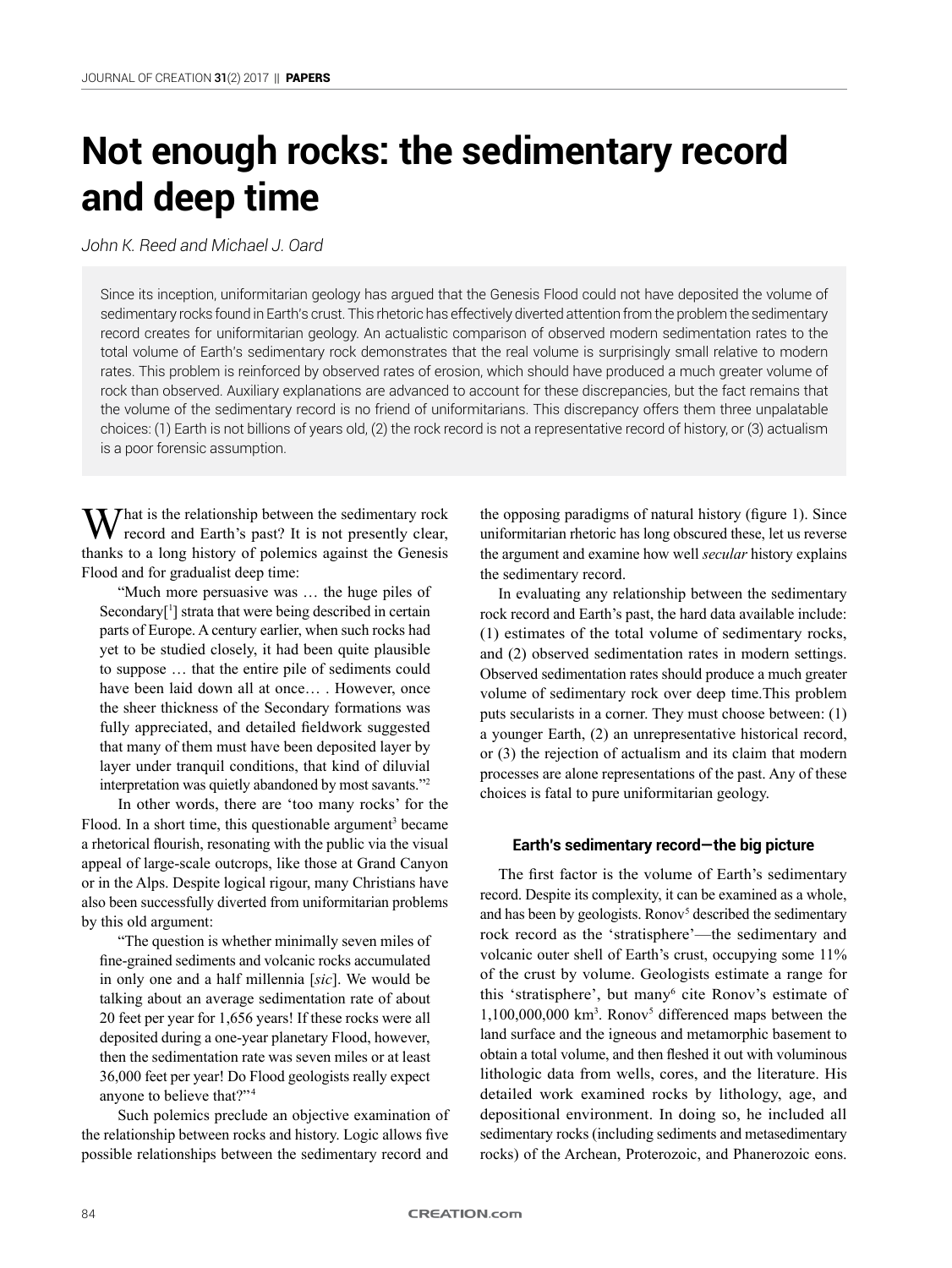

**Figure 1.** While stratigraphy focused on the paradigmatic debate between uniformitarianism and the Flood (A), geologists ignored the five actual logical options (B). This obscured three options, and a fourth—the possibility of a supportive relationship between the Flood and the rocks was rejected *a priori* (C). Thus, geologists have wrongly concluded that the sedimentary rock record unilaterally supports deep time (D).

Although most Archean rocks are igneous or metamorphic in lithology, Ronov included those he deemed to have been at some time sedimentary.

The sedimentary record is marked by several interesting discontinuities. The most obvious is the disproportionately high volume on the continents and continental margins. Together, they contain 82.8% of sedimentary rocks, even though they occupy less than 42% of the total surface area. Ronov estimated Earth's total surface area to be 510,072,000  $km^2$ , with a little more than 29%, or  $148,940,000$  km<sup>2</sup>, as dry land. Of the 361,132,000 km2 under water, 12.7%, or 64,779,144 km2 comprised continental margins (figure 2).

After estimating the distribution of Earth's sedimentary rocks, Ronov calculated the average thickness of the sedimentary shell in a variety of crustal settings. On continents, he estimated the average thickness to be 5 km. This decreased to 2.5 km on the continental margins, and 0.4 km on the sea floor (figure 3). His averages include everything from exposed continental shields to deep basins like the Southern Caspian Basin, where the sedimentary column thickness reaches  $25 \text{ km}$ ,<sup>7</sup> and the western Gulf of Mexico, where it locally exceeds 16 km.<sup>8</sup>

Others have estimated significantly lower average thicknesses and volumes. Blatt *et al.*<sup>9</sup> estimated an average thickness of 2.7 km on continents and 2.8 km on continental margins—an increase from Blatt's<sup>10</sup> earlier estimate of 0.82 km globally, 1.82 km on the continents, and 0.24 km on the ocean floors. Nelson $11$  reported a continental average of only 1.8 km, very similar to that of Blatt.10 One difference in these estimates may be that Ronov<sup>5</sup> focused on the entire



**Figure 2.** Oceans and submarine continental margins occupy most of Earth's surface area (left), but the bulk of Earth's sedimentary rocks occur on the continents (right), according to Ronov.5



**Figure 3.** Comparison of calculations of Ronov<sup>5</sup> and Blatt *et al.*<sup>9</sup> for the average thickness of sedimentary rocks on continents, continental margins, ocean floors, and the entire planet. Ronov's estimates are shown in the darker patterns and font.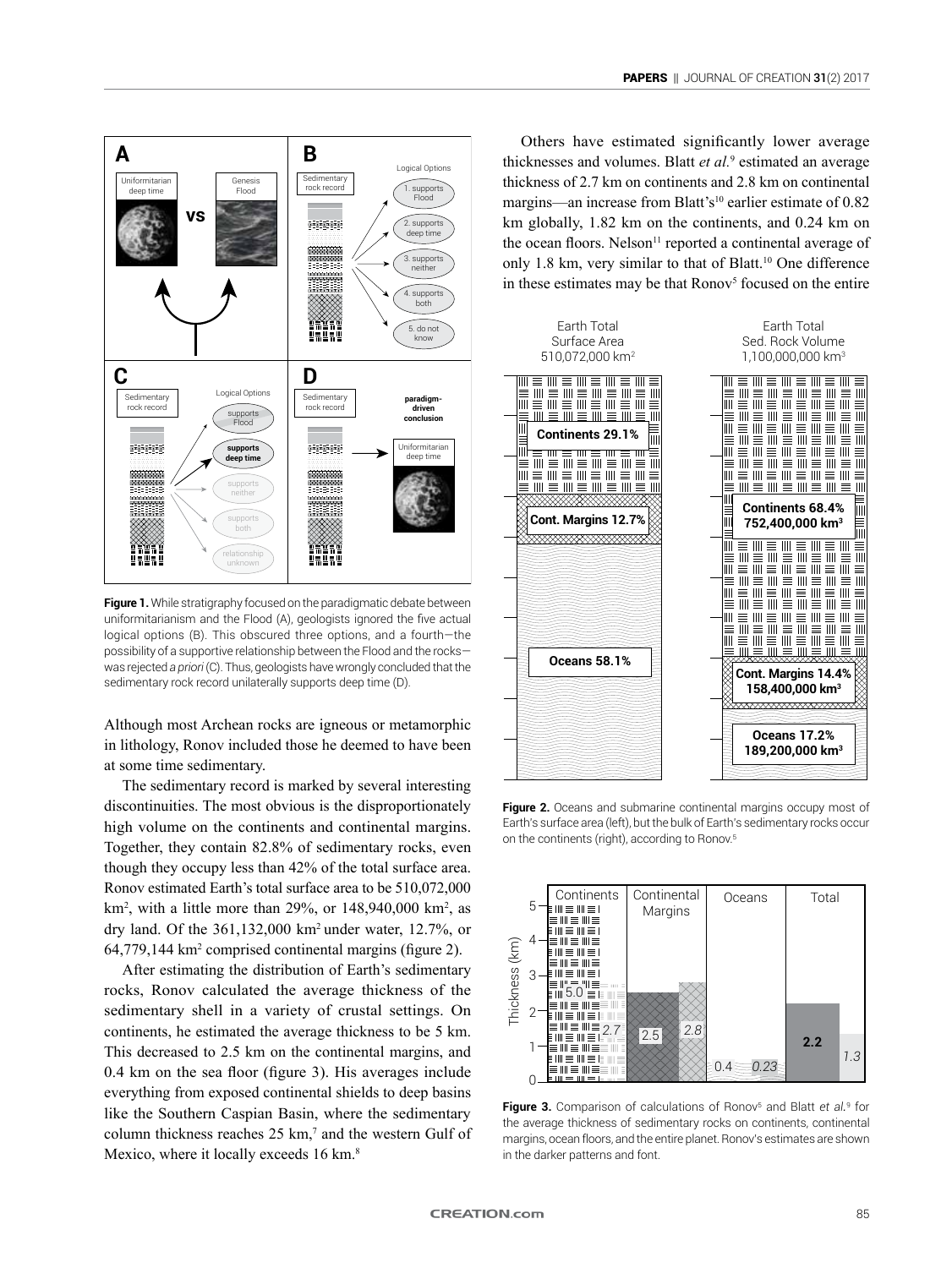section above igneous and metamorphic basement, including metasedimentary rocks. However, the likely cause of the varying measurements is simply the difficulty of the task.

# **Modern sedimentation rates are too high**

The second data point is the range of observed rates at which sedimentary rocks accumulate. That too can be difficult to determine, due to observational limits and because modern rates vary by up to eleven orders of magnitude.<sup>12,13</sup> These processes range in magnitude from a clay particle settling in the ocean to mass wasting events, and in time from a single wave on a beach to the infilling of a large cratonic basin. Unfortunately, many 'observed' rates are often *inferred* rates, based on measurements of stratal thickness and dates for the base and top. This, of course, is circular—it assumes uniformitarian deposition between the deep-time dates of the top and bottom. Moreover, observations showing that much sedimentation is the result of disproportionately rare, high-energy events call into question the old gradualist model of sedimentation. Bailey and Smith<sup>14</sup> question if there is *any* significant continuous deposition represented in the rock record, agreeing with Ager<sup>15</sup> that there is "more gap than record", and although Miall<sup>12</sup> admits that the record is a set of 'frozen accidents', he still affirms confidence in uniformitarian stratigraphy.

In fact, uniformitarian sedimentation rates appear to be a product of faith overcoming fact. Geologists can measure modern rates, and make good inferences about others, but these are routinely much higher than those considered 'typical' for geologic history. In fact, Sadler<sup>13</sup> posited a power law decrease in the rate of sediment accumulation back through time because of these kinds of observations. And others16 recognize the necessity of this auxiliary hypothesis to lower 'older' rates. The unspoken assumption is deep time. When that condition is ignored, observed 'high' rates appear more normal than believed.

#### Sedimentation vs accumulation rates

The journey from sediment to preserved sedimentary rock involves several physical factors that can reduce the volume of freshly deposited sediment. These include compaction, dewatering, dissolution, and other diagenetic changes, such as changes in clay mineralogy. Diagenesis refers to all chemical, physical, and biological changes in sediment after deposition. In addition, large-scale physical factors, such as uplift and erosion, affect the final volume. Erosion is usually assumed to be the primary reason for the reduction in expected volume.<sup>17</sup>

Because sediment can be transported, deposited, and re-eroded and transported again relatively quickly, most geologists see *accumulation* as being most directly related to the rate of subsidence of sedimentary basins, which

produces what is called *accommodation space*. Modern sedimentation rates suggest that particles are supplied in excess of this space; the final product is a function of how much and how quickly the basin's crust subsides to capture and preserve the sediments cycling through that area. Bailey<sup>18</sup> referenced Smith's<sup>19</sup> concept of a self-organized 'Stratigraphy Machine' that teeters on the edge of chaos, allowing occasional preservation and accumulation of eroded waste as sedimentary rocks.

Scale creates enough complexity to obscure the basic point that there are not enough rocks. Given uniformitarian history, we will examine the gross aspects of the record in terms of what this 'Stratigraphy Machine' might produce over 4.5 Ga.

# A shortcut: comparing a variety of rates to accumulated thicknesses

When comparing the data points of observed sedimentation rates to the global volume of the sedimentary record, we use thickness as a surrogate for volume, since most sedimentary processes produce local geometric bodies of limited volume, but measurable thickness. Before examining modern rates, we first must find a way to relate a *range* of thicknesses to a *variety* of rates. This sets boundaries, creating a theoretical template against which measured and interpreted rates can be calibrated, and by which thickness ranges for particular periods of time can be quickly matched to minimum rates.

Figure 4 shows seven hypothetical rates, ranging from 0.1 mm/1,000 years (ka) to 10,000 mm/ka. Although all rates are normalized to mm/ka, resulting thicknesses are presented in accumulated *metres* of sediment for the four left columns, and accumulated *kilometres* of sediment for the right three columns for convenience. For the same reason, headers also include conversions to cm and m.

Figure 4 shows that a rate of 0.1 mm/ka is very low and supplies a total thickness of sediment less than 0.5 km over deep time. A rate of 1 mm/ka more than doubles the 2.2 km thickness of Ronov's 'stratisphere'. One of 10 mm/ka would fill the South Caspian Basin in about 2.5 Ga, and once rates move into ranges of 100–10,000 mm/ka, the resulting total thickness would range up to tens of thousands of km! At a rate of 1 m/ka, the total thickness of the accumulated record would be over *4,500 km*, and today's 2.2 km average would thus represent only 0.05% of that record.

Observed rates range across this spectrum but are on average much higher than required to supply the gross rock record. High rates create problems for uniformitarian geologists, even when lower inferred rates (assuming deep time) are used. For example, Schwab<sup>20</sup> estimated rates at a variety of basins (assuming deep time) reaching into hundreds of mm/ka. Although the rates in basins are higher than those outside basins, no basin reaches the predicted tens to hundreds of km, and such thicknesses call into question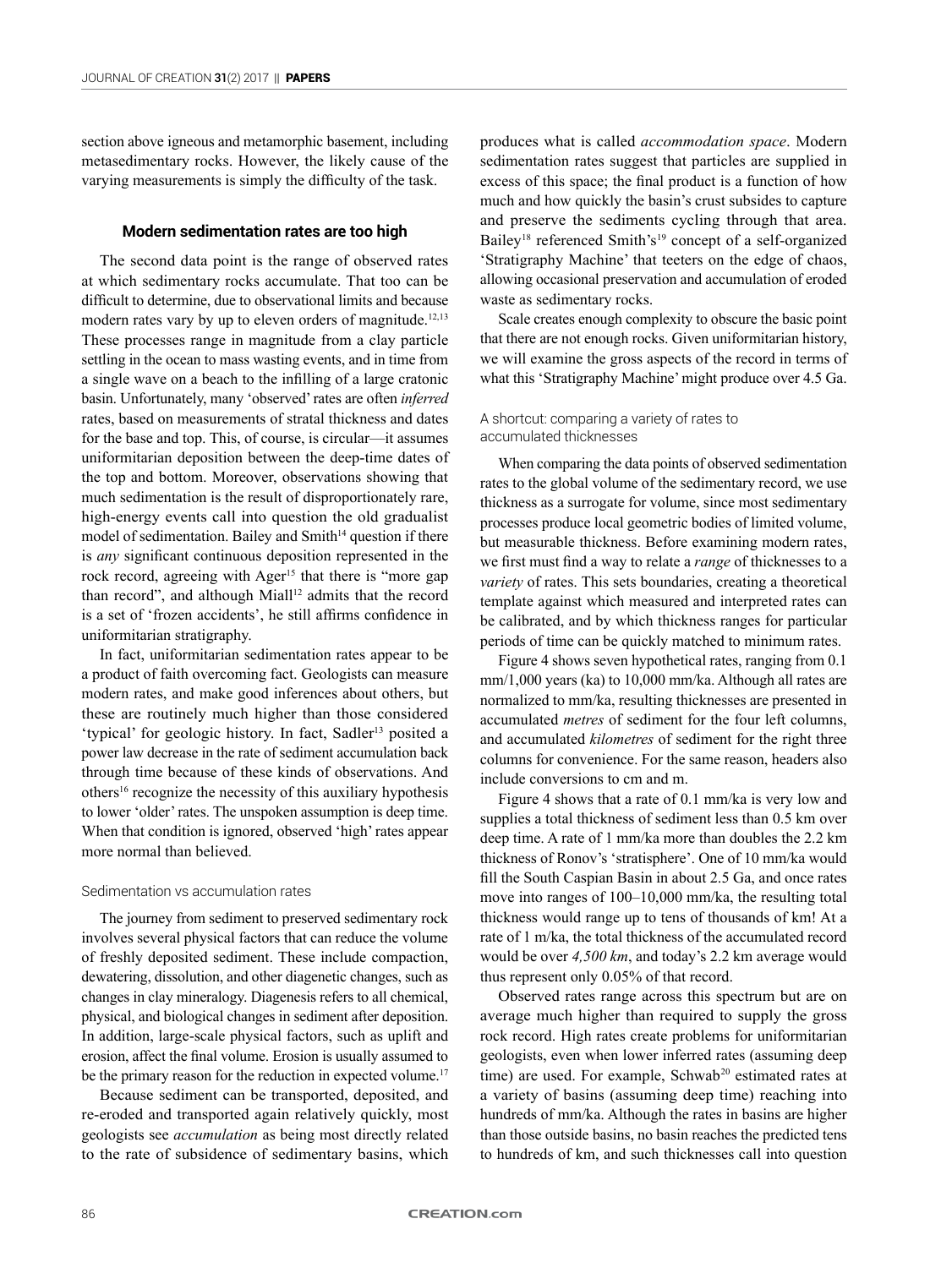the necessary erosion or compaction needed to reduce that thickness. Sporadic accumulation, erosion, and subduction are the most common auxiliary hypotheses to explain the discrepancy, but the point is that there is a discrepancy of such magnitude to explain in the first place. That calls into question the relationship shown in figure 1D.

Although actual sedimentary processes are complex, the range of rates is sufficient to demonstrate that at any rate exceeding 1 mm/ka the present volume of sedimentary rocks represents a very small fraction of those ever deposited. This theoretical envelope helps us understand both modern rates and ancient thicknesses.

### Reported sedimentation rates

Although sedimentation rates in the past cannot be measured, there are a surprising number of scientific observations and measurements of sedimentation occurring today. There are two classes of these: (1) actual observations and measurements, and (2) inferences in the 'recent' past based on stratigraphic methods, usually radiometric dating.

A sample of these is shown in figure 5. Some are of ongoing processes; others were unique events. However, geologists have stated that the unusual events are those most likely to be preserved—Ager<sup>15</sup> called them 'frozen accidents'. An additional column is included to normalize all rates to figure 4's measurements in mm/ka. What is immediately apparent is that modern rates are *much* higher than those proposed for the past, and that actual observed rates tend to be much higher than those that presuppose deep time and use stratigraphic methods. For example, Coleman<sup>21</sup> *observed* crevasse splay deposits forming at rates of 300,000 mm/ka in the Mississippi delta. But, assuming they formed during the 2.5 Ma of the Pleistocene, he concluded that deltaic deposits in the Gulf of Mexico formed at 'only' 1,440 mm/ka.

But even rates that assume deep time are quite high, like those reported in the Mediterranean Basin by Cita *et al.*<sup>22</sup> They calculated rates of 90–300 mm/ka for sediments below and above the Messinian 'evaporites' and rates of 1,000,000 mm/ka for the 'evaporites' themselves! Even processes assumed to be slow—like coral reef growth—are not. Based on modern observations. Roth<sup>23</sup> noted rates of up to  $414,000$ mm/ka for reefs, and Read and Snelling<sup>24</sup> thought that the Great Barrier Reef of Australia was growing at a rate of 15,300 mm/ka. Overbank flooding on the central Amazon River produced rates of over 12,000,000 mm/ka, and even assuming deep time, Kuehl *et al.*25 estimated deposition on its delta was proceeding at rates up to 100,000 mm/ka.

In 1964, construction on the Aswan Dam reached the point that the river began infilling the new Lake Nasser, which reached an aerial extent of over 5,000 km<sup>2</sup>. Based on the nearly 5 billion cubic metres of sediment deposited since 1964, the sedimentation rate in the lake is approximately 18,800 mm/ka. And this rate is small compared to that in Lake Mead, which, over the past 80 years, has reached nearly 250,000 mm/ka. Catastrophic events, such as the levee break in the Lower Ninth Ward of New Orleans during Hurricane

|                       | Avg. thickness (m)<br>rates = $mm/1,000$ years |        |              |                           | Avg. thickness. (km)<br>rates = $mm/1,000$ |                            |                              |  |
|-----------------------|------------------------------------------------|--------|--------------|---------------------------|--------------------------------------------|----------------------------|------------------------------|--|
| <b>Time</b>           | 0.1                                            | 0.5    | 1            | 10<br>(1 cm)              | 100<br>$(10 \text{ cm})$                   | 1,000<br>(1 <sub>m</sub> ) | 10,000<br>(10 <sub>m</sub> ) |  |
| Per Ma                | 0.1                                            | 0.5    | $\mathbf{1}$ | 10                        | 0.1                                        | 1                          | 10                           |  |
| Per 10 Ma             | 1                                              | 5      | 10           | 100                       | 1                                          | 10                         | 100                          |  |
| <b>Per 100 Ma</b>     | 10                                             | 50     | 100          | 1,000                     | 10                                         | 100                        | 1,000                        |  |
| <b>Per 500 Ma</b>     | 50                                             | 250    | 500          | 5,000                     | 50                                         | 500                        | 5,000                        |  |
| Per 1 Ga              | 100                                            | 500    | 1,000        | 10,000<br>Max. Earth=25km | 100                                        | 1,000                      | 10,000                       |  |
| Per 4.55 Ga           | $455^3$                                        | 2.275' | $4,550^{2}$  | 45,500                    | 455                                        | 4,550                      | 45,500                       |  |
| Cenozoic (65.5 my)    | 6.6                                            | 32.8   | 65.5         | 655                       | 6.55                                       | 65.5                       | 655                          |  |
| Mesozoic (185.5 my)   | 18.6                                           | 92.8   | 185.5        | 1.855                     | 18.55                                      | 185.5                      | 1,855                        |  |
| Paleozoic (290 my)    | 29                                             | 145    | 290          | 2,900                     | 29                                         | 290                        | 2,900                        |  |
| Proterzoic (1,959 my) | 196                                            | 979.5  | 1,959        | 19,590                    | 196                                        | 1,959                      | 19,590                       |  |

**Figure 4.** Comparison of accumulations shown as average thicknesses for a range of sedimentation rates. Superscript notes for comparison: 1 = Earth's average of 2,200; 2 = Continental average of 5,000 m; 3 = Ocean floor average of 400 m.<sup>5</sup> Grey box in centre: Earth's greatest known thickness of sedimentary rocks in the South Caspian Basin—a minimum of 10 mm/1,000 years for 2.5 Ga. Note that higher rates result in thicknesses far in excess of any observed rates; those of just 1 mm/year (1 m/1,000 years) result in *an average* of over 4,500 km, or nearly *15 million vertical feet* of sedimentary rock!

Katrina.<sup>26</sup> or the lahars on the North Fork of the Toutle River after the 1980 eruption of Mount St Helens, have yielded rates in the billions of mm/ka.

Some of these are clearly unusual and highly localized events and processes, yet every modern rate is much higher than those proposed for the past. The uniformitarian principle would lead us to apply what is seen in the present to the rock record. Figure 4 shows that rates exceeding 1 m/ka would result in a complete rock record of *thousands of kilometres* in 4.5 Ga. The difference between those values and the approximated  $\leq 2$  km is stark. Uniformitarian geologists claim that historical rates were lower, but it is hard to conceive of rates being several orders of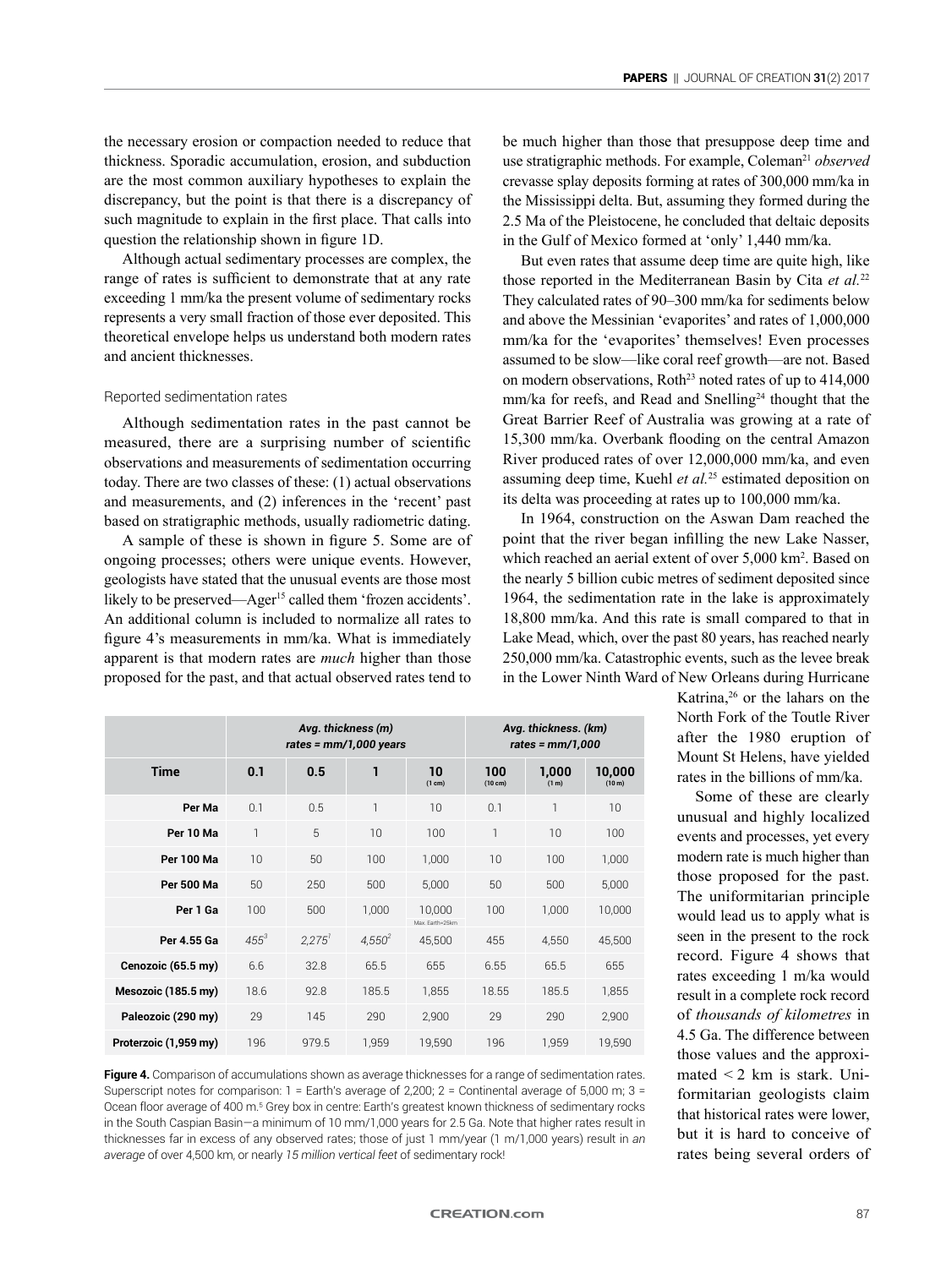|                                     | <b>Observed or Inferred Sedimentaion Rate</b> |                |              |              | <b>Corrected to</b><br>Ref.<br>mm/ka<br>3<br>9<br>1,200<br>9<br>90<br>$\overline{2}$<br>1,000,000<br>22<br>300<br>23<br>9<br>11<br>9<br>850,000<br>9<br>1,000<br>9<br>1,200<br>9<br>200<br>9<br>21<br>1,440<br>21<br>300,00<br>4,160,000<br>28<br>12,045,000<br>29<br>25.000<br>30<br>100<br>31<br>50,000<br>31<br>100,000<br>25<br>9<br>400<br>414,000<br>23<br>143,000<br>23 |    |                             |  |  |
|-------------------------------------|-----------------------------------------------|----------------|--------------|--------------|--------------------------------------------------------------------------------------------------------------------------------------------------------------------------------------------------------------------------------------------------------------------------------------------------------------------------------------------------------------------------------|----|-----------------------------|--|--|
| Location                            | <b>Description</b>                            | Min.           | Max.         | <b>Units</b> |                                                                                                                                                                                                                                                                                                                                                                                |    | <b>Assumes</b><br>deep time |  |  |
| Deep ocean                          | Red clay deposition                           | 3              | 3            | mm/ka        |                                                                                                                                                                                                                                                                                                                                                                                |    | Υ                           |  |  |
| Central Atlantic                    | Vema fracture zone                            | 1.2            |              | m/ka         |                                                                                                                                                                                                                                                                                                                                                                                |    | Υ                           |  |  |
| Mediterranean Basin                 | Pre-Messinian seds.                           | 2.5            | 9            | cm/ka        |                                                                                                                                                                                                                                                                                                                                                                                |    |                             |  |  |
| Mediterranean Basin                 | Messinian evaporites                          | 1,000          |              | m/ka         |                                                                                                                                                                                                                                                                                                                                                                                |    | Υ                           |  |  |
| Mediterranean Basin                 | Plio-Plestocene seds.                         | 0.1            | 30           | cm/ka        |                                                                                                                                                                                                                                                                                                                                                                                |    | Υ                           |  |  |
| Bahamas Platform                    | Carbonate platform                            | 23             |              | mm/ka        |                                                                                                                                                                                                                                                                                                                                                                                |    | Υ                           |  |  |
| California                          | Ridge basin                                   | 11             |              | mm/ka        |                                                                                                                                                                                                                                                                                                                                                                                |    | Υ                           |  |  |
| SW South Dakota                     | Stock ponds (35 mm rain)                      | 60             | 850          | mm/ka        |                                                                                                                                                                                                                                                                                                                                                                                |    | N                           |  |  |
| Rocky Mountains                     | Alluvial fans                                 | 0.1            | $\mathbf{1}$ | m/ka         |                                                                                                                                                                                                                                                                                                                                                                                |    | Υ                           |  |  |
| California                          | Submarine fans                                | 0.05           | 1.2          | m/ka         |                                                                                                                                                                                                                                                                                                                                                                                |    | Υ                           |  |  |
| Mississippi Region                  | Clastic basin                                 | 200            |              | mm/ka        |                                                                                                                                                                                                                                                                                                                                                                                |    | Υ                           |  |  |
| Mississippi Delta                   | Pleistocene Gulf of Mexico                    |                | 0.00144      | m/ka         |                                                                                                                                                                                                                                                                                                                                                                                |    | Υ                           |  |  |
| Mississippi Delta                   | Crevasse splays                               |                | 0.3          | m/ka         |                                                                                                                                                                                                                                                                                                                                                                                |    | N                           |  |  |
| Mississippi River                   | 2001 flood overbank silts                     | 30             | 80           | mm/wk        |                                                                                                                                                                                                                                                                                                                                                                                |    | N                           |  |  |
| Brazil                              | Central Amazon floodplain                     | 0.3            | 3.3          | cm/day       |                                                                                                                                                                                                                                                                                                                                                                                |    | N                           |  |  |
| Brazil                              | Amazon fan                                    |                | 25           | m/ka         |                                                                                                                                                                                                                                                                                                                                                                                |    | Υ                           |  |  |
| Brazil                              | Amazon fan (interglacial)                     | 5              | 10           | cm/ka        |                                                                                                                                                                                                                                                                                                                                                                                |    | Υ                           |  |  |
| Brazil                              | Amazon fan (glacial)                          | $\mathbf{1}$   | 50           | m/ka         |                                                                                                                                                                                                                                                                                                                                                                                |    | Υ                           |  |  |
| Brazil                              | Amazon delta                                  |                | 10           | cm/yr        |                                                                                                                                                                                                                                                                                                                                                                                |    | Υ                           |  |  |
| Swiss Alps                          | Molasse basin                                 | 150            | 400          | mm/ka        |                                                                                                                                                                                                                                                                                                                                                                                |    | Υ                           |  |  |
| Coral Reefs                         |                                               | 0.8            | 414          | mm/yr        |                                                                                                                                                                                                                                                                                                                                                                                |    | N                           |  |  |
| Max. growth rate of coral organisms |                                               |                |              |              |                                                                                                                                                                                                                                                                                                                                                                                |    |                             |  |  |
| Antipathes sp.                      |                                               |                | 143          | mm/yr        |                                                                                                                                                                                                                                                                                                                                                                                |    | N                           |  |  |
| Acropora palmata                    |                                               |                | 99           | mm/yr        | 99,000                                                                                                                                                                                                                                                                                                                                                                         | 23 | N                           |  |  |
| Acropora cervicornis                |                                               |                | 432          | mm/yr        | 432,00                                                                                                                                                                                                                                                                                                                                                                         | 23 | N                           |  |  |
| Acropora pupucchra                  |                                               |                | 226          | mm/yr        | 226,000                                                                                                                                                                                                                                                                                                                                                                        | 23 | N                           |  |  |
| Australia                           | <b>Great Barrier Reef</b>                     |                | 15.3         | mm/yr        | 15,300                                                                                                                                                                                                                                                                                                                                                                         | 24 | N                           |  |  |
| New Orleans, LA                     | Levee break (Katrina)                         |                | 1.25         | m/hr         | 10,950,000,000                                                                                                                                                                                                                                                                                                                                                                 | 26 | N                           |  |  |
| Mt St Helens                        | Toutle River Jahar                            |                | 183          | m/day        | 66,795,000,000                                                                                                                                                                                                                                                                                                                                                                 | 34 | N                           |  |  |
| Indonesia                           | 2004 tsunami                                  | $\overline{0}$ | 30           | cm/hrs       | 876,575,000                                                                                                                                                                                                                                                                                                                                                                    | 36 | N                           |  |  |
| New York                            | Cayuga Lake                                   | 2.4            | 8            | mm/yr        | 8,000                                                                                                                                                                                                                                                                                                                                                                          | 32 | Υ                           |  |  |
| India                               | Himalayan foothills lake                      | 1.4            | 3.7          | mm/yr        | 3,700                                                                                                                                                                                                                                                                                                                                                                          | 33 | Υ                           |  |  |
| Nevada                              | Lake Mead                                     | 0              | 250          | $ft/80$ yr   | 238,125,000                                                                                                                                                                                                                                                                                                                                                                    | 35 | N                           |  |  |
| Michigan                            | Lake Michigan                                 | 0.04           | 0.28         | cm/yr        | 2,800                                                                                                                                                                                                                                                                                                                                                                          | 34 | Υ                           |  |  |
| Egypt                               | Lake Nasser                                   |                | 0.94         | m/50 yr      | 18,000                                                                                                                                                                                                                                                                                                                                                                         | 12 | N                           |  |  |
| Colorado                            | Bijou Creek flood                             | $\mathbb{I}$   | 4            | m/12 hr      | 18,000                                                                                                                                                                                                                                                                                                                                                                         | 12 | Ν                           |  |  |
| Texas                               | Rio Grande valley                             | 16             | 35           | cm/yr        | 350,000                                                                                                                                                                                                                                                                                                                                                                        | 12 | Ν                           |  |  |
| Wabash River                        | Wabash River point bars                       |                | 1,000        | m/ka         | 1,000,000                                                                                                                                                                                                                                                                                                                                                                      | 12 | Ν                           |  |  |
| Miss. River, SW Pass                | Distributary bars                             |                | 730          | m/ka         | 730,000                                                                                                                                                                                                                                                                                                                                                                        | 12 | Ν                           |  |  |
| France                              | Rhone River delta front                       |                | 35           | cm/yr        | 350,000                                                                                                                                                                                                                                                                                                                                                                        | 12 | Ν                           |  |  |
| China                               | Yangtze River mouth                           |                | 4.4          | cm/mo        | 528,000                                                                                                                                                                                                                                                                                                                                                                        | 12 | Ν                           |  |  |
| Vietnam                             | Red River mouth                               | 10             | 940          | m/ka         | 940,000                                                                                                                                                                                                                                                                                                                                                                        |    |                             |  |  |
| Indian Ocean                        | Bengal fan                                    |                | $\mathbb{1}$ | m/yr         | 1,000,000                                                                                                                                                                                                                                                                                                                                                                      | 12 | N                           |  |  |
| Texas                               | Colorado River valley fill                    | 0.35           | 1.7          | m/ka         | 1,7000                                                                                                                                                                                                                                                                                                                                                                         | 12 | Ge                          |  |  |
| Georgia                             | Sapelo Island tidal inlets                    |                | 4.5          | m/ka         | 4,500                                                                                                                                                                                                                                                                                                                                                                          | 12 | Υ                           |  |  |
| Various                             | Modern alluvial fans                          | 0.08           | 50           | m/ka         | 50,000                                                                                                                                                                                                                                                                                                                                                                         | 12 | Υ                           |  |  |
| Gulf of Mexico                      | Plio-Pleistocene sediments                    | 0.16           | 6.45         | m/ka         | 6.450                                                                                                                                                                                                                                                                                                                                                                          | 12 | Υ                           |  |  |
| Galveston Island, TX                | Barrier island                                |                | 3.4          | m/ka         | 3,400                                                                                                                                                                                                                                                                                                                                                                          | 12 | Υ                           |  |  |

Figure 5. Samples of modern sedimentation rates from a variety of depositional settings. 9,12,21-26,28-37 Note some rates were measured and others inferred for 'recent' history using stratigraphic methods that assume deep time. Almost all modern rates far exceed those expected for ancient sediments based on volume of strata. Measured rates are usually far higher than those that infer rates based on deep time.

magnitude lower, especially with the evidence for large, rapid deposition in the rock record. They offer a variety of explanations for the much lower volumes of historical strata,<sup>27</sup> but the fact remains that explanations are required, and that present-day observations do not approach these historical low rates, even when deep time is assumed and rates estimated in environments like the abyssal ocean floor.

# **Continental erosion rates and volumes: another perspective**

Another way to approach the problem is to examine the rate at which sediment might be formed by erosion. Do modern erosional rates reflect elevated depositional rates, or do they align with ancient sedimentation rates? Like sedimentation rates, we will examine erosion on a gross scale and ask how much time would be needed to erode the volume of the present-day continents to sea level.

Land above sea level averages 835 m in elevation and occupies over 148 million km2 . 38 That yields a volume of nearly 124 million km<sup>3</sup>. Figure 6 shows the present relationship between land and sea in a hypsometric curve, showing the far greater volume of the world's oceans to dry land. Only a rough calculation is possible; erosion would slow as gradient decreased and isostasy would uplift continental crust as it thinned, but geologists have provided estimates of how long it would take to erode the continents to sea level using observed rates of denudation.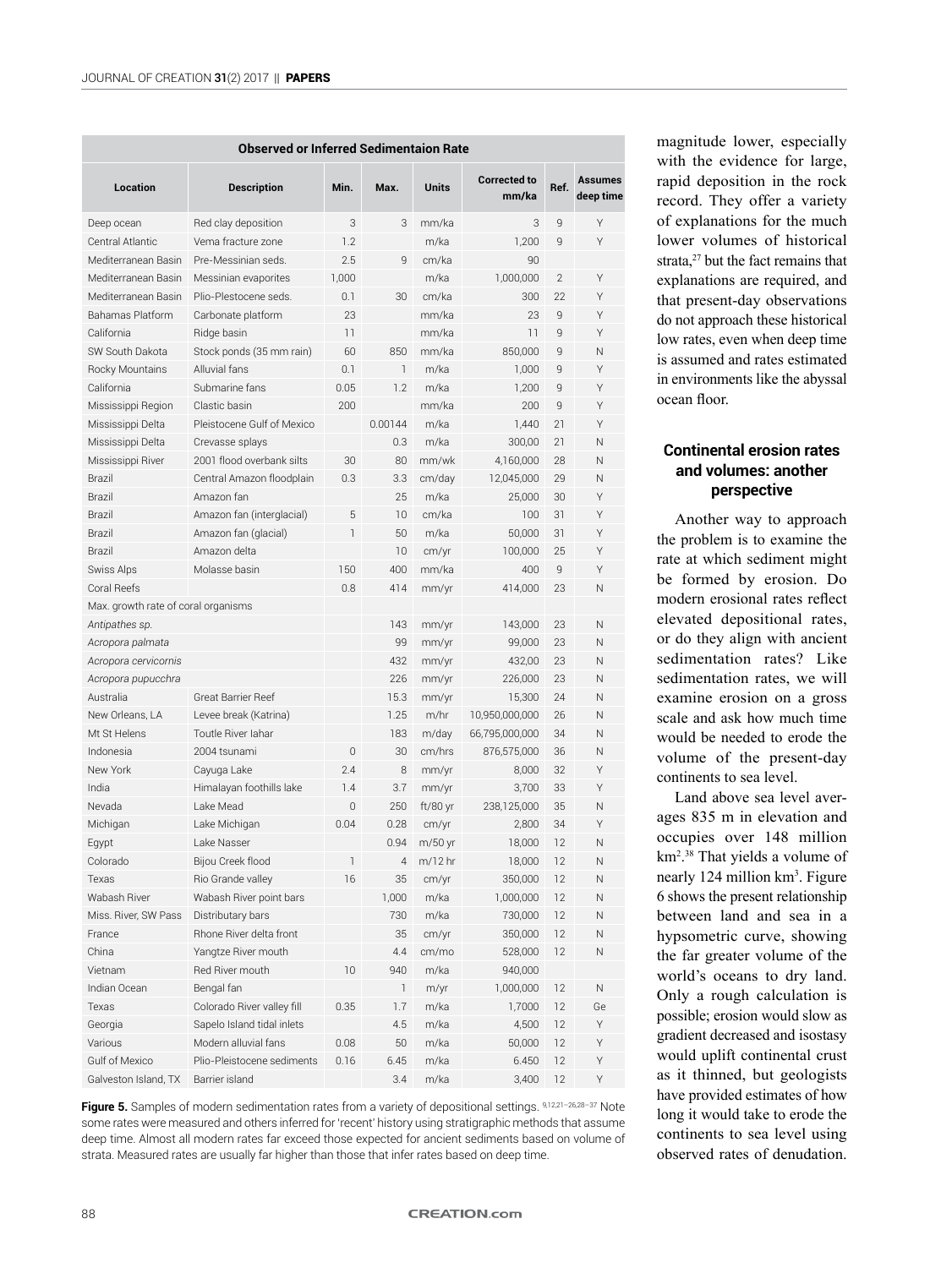

Figure 6. Hypsometric curve showing area of Earth above and below sea level. Total land area multiplied by average exposed land elevation yields average volume to be eroded of  $\sim$ 124 million km<sup>3.41</sup>

This, in turn, would be an estimate of how long it would take to turn  $124$  million  $km^3$  of crustal rock into sedimentary particles. The first step in this analysis is to examine presentday erosional rates.

Blatt *et al.*<sup>9</sup> and many others have studied erosion in a variety of settings. Erosion rates depend on many variables and are difficult to estimate.39,40 Blatt *et al.*41 reported erosion rates ranging from 41–48 mm/ka in the Appalachians, rates ranging from 70–910 mm/ka in the Alps, and up to 720 mm/ ka in the Himalayas. The erosion rate in the Himalayas has recently been calculated to be much higher.<sup>42</sup> They noted that 5–10% of the continental mountainous terrain supplies 80% of erosional load; erosional rates increase with increasing slope at an exponential rate.<sup>43</sup>

Chen *et al.*44 found an average landslide erosion rate of 2,650–5,170 mm/ka for one basin in Taiwan. This is high, but represents basin erosion in a mountainous area with occasional extreme events. The Teton Mountains of northwest Wyoming provide an example of a similar modern setting with lower precipitation. Hillslope erosion was calculated at 800 mm/ka, while the basin averaged 200 mm/ka.45 Yet all these rates are much higher than the long-term rates based on cosmogenic isotopes (which assume deep time), thought to be 20 mm/ka.

Another modern study was performed for a mountainous region with low precipitation and negligible human impact; the northeast edge of the Tibetan Plateau.<sup>46</sup> Over an area of 3,000 km2 with a mean elevation of 4,000 m, the rate was estimated at 80 mm/ka for the arid to semi-arid region that gets most of its precipitation from summer storms. This rate incorporated all three fluvial erosional parameters: suspended load, bed load, and dissolved load, but it is still much higher than 'long-term erosion rates' that assume deep time.

An accurate measure of actual erosion was found by Lazzari *et al.*47 They measured the accumulation of sediment at a dam at the exit of a basin when the reservoir in southern Italy was drained. The basin has medium to high relief, and landslides are the dominant erosional mechanism. This study provides a representative rate for the Mediterranean area. Based on 38 years of storage and assuming a density of 2.5 g/cm3 for the eroded rock, their erosion rate was 645 mm/ka. A variety of erosion rates are shown in figure 7.

If we apply the minimum rate of Blatt *et al.*41 of approximately 40 mm/ka to the average continental elevation of 835 m, the total volume would be gone in a little more than 21 Ma. This corresponds to estimates of scientists who have calculated that complete denudation would take between 10 and 50 Ma. Roth<sup>48</sup> evaluated similar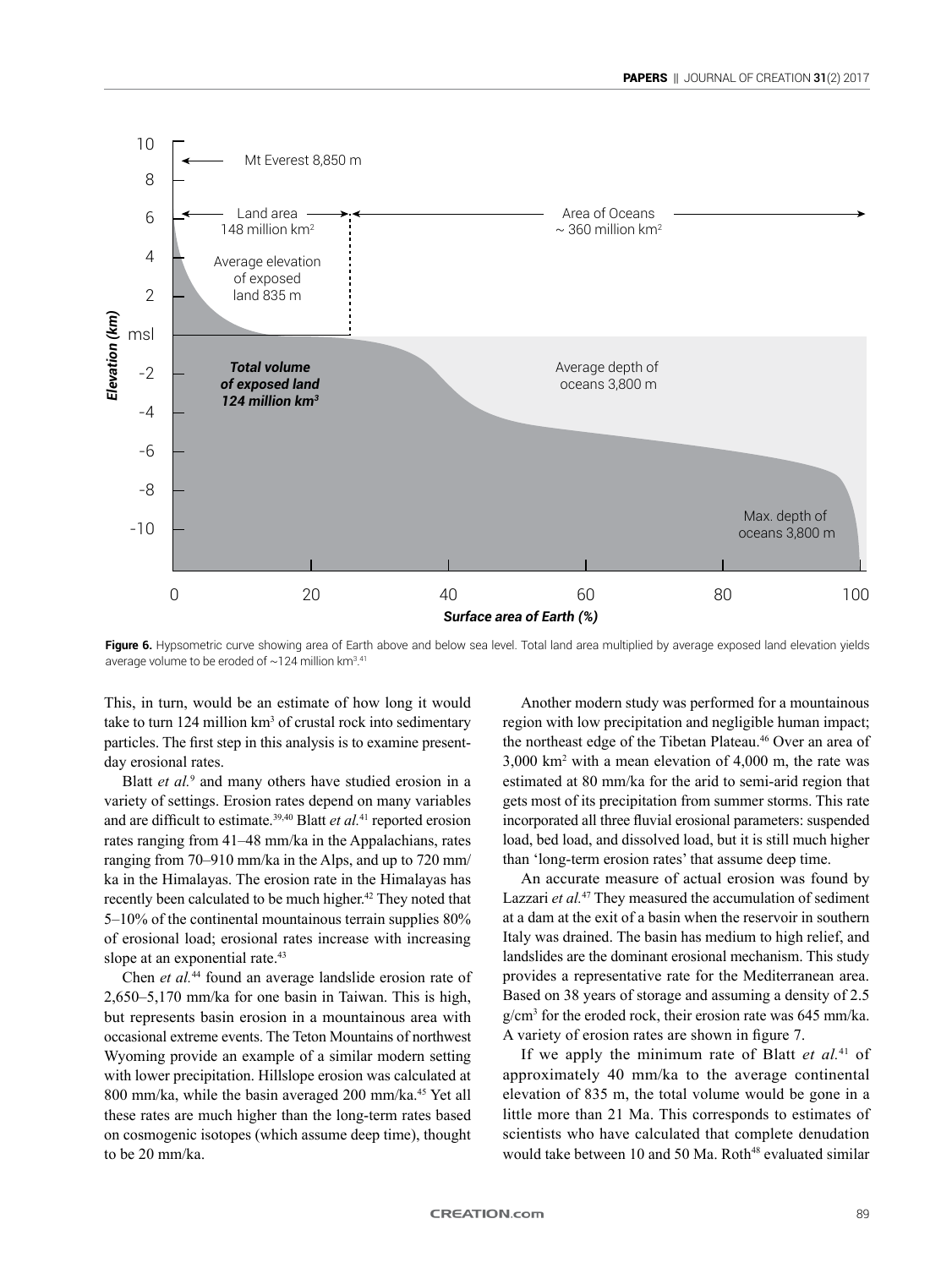estimates and assumed total denudation within 10 Ma. His estimate was based on the quantity of suspended load in rivers flowing into the ocean.<sup>49</sup> Other variables could change these estimates. Human activity seems to have increased erosion, but that contribution to the suspended load deposited on deltas is unknown, since dams restrain erosion. Even if human activity has halved the natural erosion rate, the time needed to completely erode the

continental volume remains at only 20 Ma. This does not account for bedload and dissolved load entering the oceans or for coastal erosion. Discharge during floods—which account for the bulk of sediment transported—is often not measured.50 Unknown variables could increase erosion. On the other hand, the decreasing gradient would significantly decrease the erosion rate. If we use elevated rates shown in figure 7, such as hundreds of mm/ka, the time needed to erode the continents could be as little as one million years. Isostatic and tectonic uplift would offset the decrease in rate from the decrease in gradient. At any rate, the maximum feasible erosion rate of the continents' volume would be less than 50 Ma.

Continental crust has an average density of  $2.7$  g/cm<sup>3</sup>. Sedimentary rocks have lower average densities, due to space occupied by porosity as a function of grain packing, and to differences in mineralogy. For that reason, the minimum amount of sediment derived from the 124 million km<sup>3</sup> of continental crust would be at least the same, and most likely greater, ignoring chemical dissolution and precipitation. While rocks can be changed from one type to another, their matter cannot simply appear or disappear. Therefore, continental denudation would yield a minimum of 124 million km<sup>3</sup> of sedimentary rock.

If we assume Ronov's<sup>5</sup> estimate of the volume of the global sedimentary record of  $1,100$  million  $km<sup>3</sup>$ , then the 124 million km<sup>3</sup> from today's continents would yield about 11% of the total sedimentary record, and would thus require nine episodes of uplift and denudation to produce the global sedimentary rock record. Given Roth's

rate of 10 Ma,<sup>51</sup> it would then take 90 Ma to reproduce the volume of the rock record. At a slower rate of 50 Ma, it would take 450 Ma to reproduce the rock record. These are estimates *based on uniformitarianism*—the extrapolation of present-day processes and their rates. This principle is what geologists continue to assert as their fundamental principle.12 Earth's sedimentary rocks could then have formed in as little as 2% of deep time or as much as 10%.

| <b>Observed or Inferred Sedimentaion Rate</b> |                            |       |                |              |              |                                |  |  |
|-----------------------------------------------|----------------------------|-------|----------------|--------------|--------------|--------------------------------|--|--|
| Location                                      | <b>Description</b>         | Min.  | Max.           | <b>Units</b> | Ref.         | <b>Assumes</b><br>deep<br>time |  |  |
| Appalachian Mtns                              |                            | 41    | 48             | mm/ka        | 9            | Υ                              |  |  |
| Mississipi River                              |                            | 43    |                | mm/ka        | $\mathbf{q}$ | Υ                              |  |  |
| Alps                                          |                            | 70    | 910            | mm/ka        | $\mathsf{q}$ | Υ                              |  |  |
| Himalayas                                     |                            |       | 720            | mm/ka        | $\mathsf{q}$ | Υ                              |  |  |
| Southern Africa                               |                            |       | 77             | mm/ka        | 54           | Ν                              |  |  |
| Amazon                                        | River drainage basin       |       | 93             | mm/ka        | 53           | N                              |  |  |
| Amur                                          | River drainage basin       |       | 93             | mm/ka        | 53           | N                              |  |  |
| Brahmaputra                                   | River drainage basin       |       | 688            | mm/ka        | 53           | N                              |  |  |
| Chiang Jiang                                  | River drainage basin       |       | 131            | mm/ka        | 53           | N                              |  |  |
| Colorado                                      | River drainage basin       |       | 96             | mm/ka        | 53           | N                              |  |  |
| Columbia                                      | River drainage basin       |       | 52             | mm/ka        | 53           | N                              |  |  |
| Danube                                        | River drainage basin       |       | 93             | mm/ka        | 53           | Ν                              |  |  |
| Dnieper                                       | River drainage basin       |       | 5              | mm/ka        | 53           | N                              |  |  |
| Ganges                                        | River drainage basin       |       | 273            | mm/ka        | 53           | N                              |  |  |
| Huang He                                      | River drainage basin       |       | 54             | mm/ka        | 53           | N                              |  |  |
| Indus                                         | River drainage basin       |       | 136            | mm/ka        | 53           | N                              |  |  |
| Southern Italy                                | Mountain basin             |       | 645            | mm/ka        | 48           | N                              |  |  |
| Kolyma                                        | River drainage basin       |       | $\overline{4}$ | mm/ka        | 53           | N                              |  |  |
| La Plata (Parana)                             | River drainage basin       |       | 14             | mm/ka        | 53           | N                              |  |  |
| I ena                                         | River drainage basin       |       | 11             | mm/ka        | 53           | N                              |  |  |
| MacKenzie                                     | River drainage basin       |       | 32             | mm/ka        | 53           | N                              |  |  |
| Mekong                                        | River drainage basin       |       | 99             | mm/ka        | 53           | N                              |  |  |
| Mississippi                                   | River drainage basin       |       | 77             | mm/ka        | 53           | N                              |  |  |
| Murray                                        | River drainage basin       |       | 13             | mm/ka        | 53           | N                              |  |  |
| Niger                                         | River drainage basin       |       | 8              | mm/ka        | 53           | N                              |  |  |
| Nile                                          | River drainage basin       |       | 11             | mm/ka        | 53           | N                              |  |  |
| Ob                                            | River drainage basin       |       | 6              | mm/ka        | 53           | N                              |  |  |
| Orange                                        | River drainage basin       |       | 28             | mm/ka        | 53           | N                              |  |  |
| Orinoco                                       | River drainage basin       |       | 75             | mm/ka        | 53           | N                              |  |  |
| <b>Rio Grande</b>                             | River drainage basin       |       | 19             | mm/ka        | 53           | N                              |  |  |
| Shatt El-Arab                                 | River drainage basin       |       | 26             | mm/ka        | 53           | N                              |  |  |
| St. Lawrence                                  | River drainage basin       |       | 14             | mm/ka        | 53           | N                              |  |  |
| Taiwan                                        | Mountain basin, hi precip  | 2,650 | 5,170          | mm/ka        | 46           | N                              |  |  |
| Tetons, Wyoming                               | Mountain basin, med predip |       | 200            | mm/ka        | 47           | N                              |  |  |
| Tibetan Plateau                               | Mountain basin, lo precip  |       | 80             | mm/ka        | 41           | N                              |  |  |
| Yenisei                                       | River drainage basin       |       | 9              | mm/ka        | 53           | N                              |  |  |
| Yukon                                         | River drainage basin       |       | 44             | mm/ka        | 53           | N                              |  |  |
| <b>Zaire</b>                                  | River drainage basin       |       | $\overline{7}$ | mm/ka        | 53           | N                              |  |  |
| <b>Zambezi</b>                                | River drainage basin       |       | 15             | mm/ka        | 53           | N                              |  |  |

Figure 7. Modern erosion rates from a variety of settings.<sup>9,46-49,51,52</sup> Some are inferred using the assumption of deep time; others are measured or inferred independent of deep time.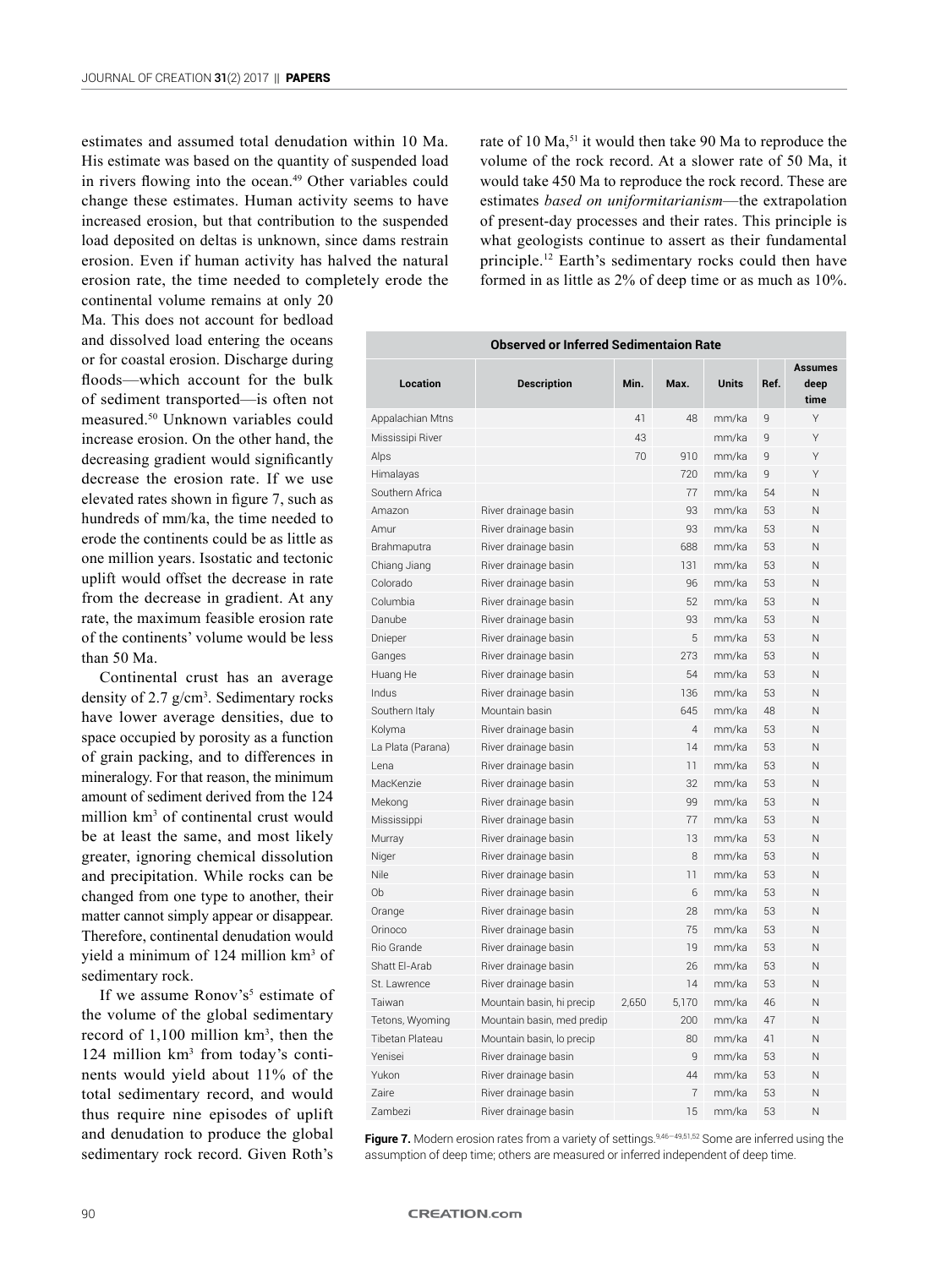Either way, erosion rates indicate that only a fraction of deep time would be needed to produce the rock record.

#### **Discussion: the sedimentary record and time**

Since the earliest days of geology, the sedimentary rock record has been viewed from the perspective of its purported incompatibility with the Genesis Flood. Geologists claimed that the volume of rock was too great to have been deposited in a year-long flood, but then drew the flawed conclusion that if the sedimentary record does not support the Flood, it automatically supports uniformitarian deep time (figure 1). That was a case of belief driving interpretation. The inherent circular reasoning in that train of thought remains an unacknowledged flaw of 'historical science'.

Geologists have become so accustomed to arguing in this circle that they rarely, if ever, re-examine their assumptions. If one assumes uniformitarian history, then one will automatically conclude that the sedimentary record 'proves' uniformitarianism, and the circle perpetuates itself. This circular reasoning is evident at all scales; even calculations of rates based on a measured thickness and stratigraphic ages of the top and base show this flaw. Schwab<sup>20</sup> compared depositional rates of 75 basins, but in every case he *derived* rates from a thicknesses/time calculation that assumed uniformitarian history. Needless to say, his 'rates' were much lower than those observed today.

Furthermore, the uniformitarian method assumes gradual slow deposition and often ignores field realities. Reed<sup>53</sup> showed how this kind of 'rate' calculation could not explain field features of basalt flows at the Midcontinent Rift System. Supposedly, these flows took more than 21 Ma to form, but the physical constraints on the flows and the sizes of their vents indicate actual emplacement of each flow in hours, similar to those of the Columbia River Basalt. In Kansas, the basalt flows—the actual rock record—would require ~120,000 years of 'dead time' between each flow in order to reach the assumed 21 Ma. And yet all evidence of erosion between subsequent layers is lacking to support that 'dead time'. The basalts are merely flow atop flow. More than 99.99% of deep time is thus unrecorded by the actual rock record in that case.

In similar cases, where thick sections of sedimentary rock formed quickly or where the bulk of the stratigraphic section is composed of hiatuses, the same problem occurs. And these sedimentary layers also show little, if any, evidence of erosion between one layer and the next. The physical evidence to support the claims of deep time between the layers is missing, just like between the lava flows described above.

Geologists, committed to uniformitarian deep time, thus demonstrate themselves to be dogmatists, not empiricists.

Clues to that dogmatism were manifested early on, with an unwavering support for deep time, even when its quantity was increasing by *orders of magnitude* between the mid-18<sup>th</sup> to mid-20<sup>th</sup> century. Buffon challenged biblical history with a 75,000-year-old Earth. Werner thought it over a million, and Kant, in 1790, estimated many millions of years.<sup>54</sup> In 1860, John Phillips placed the base of the Cambrian at 96 Ma and Darwin estimated that natural selection would require a billion years to produce the tree of life. Kelvin restrained these speculations with physical calculations that ranged down from 400 Ma in 1863 to 24 Ma in 1897. But Holmes (1913) used a radiometric geochronology to set Earth's age at 1.6 Ga, and Claire Patterson calculated the current accepted date of 4.55 Ga in 1953.<sup>55</sup> Even though the jump from Buffon to Patterson was nearly four orders of magnitude, stratigraphers were always able to reconcile that remarkable range of ages with uniformitarian sedimentation, simply because their frame of reference was 'anything but the Bible'. The stratisphere<sup>5</sup> was shoehorned into tens of thousands of years and then stretched to fit billions, all the while telling the same story—no Flood. If today's sedimentary record is supposed to illustrate billions of years, those earlier accommodations were impossible, and thus the original reasons for rejecting the Flood are shown to have been subjective and flawed.

In evaluating the relationship between the sedimentary rock record and Earth's past, the hard data available are limited to estimates of the total volume of Earth's sedimentary rocks and observed sedimentation rates. The severe disjunction between these two empirical data points yields one inescapable conclusion—*there are far fewer sedimentary rocks on Earth than should have been deposited over 4.5 Ga*. Uniformitarian geologists facing this reality have only bad options to explain the discrepancy. One is higher rates on a younger Earth. That is unacceptable. The other, and most commonly used, is that the record is mostly missing sections, thanks to erosion. However, the unintended consequence of this solution creates the question-begging scenario of an unrepresentative record. That strikes a blow at the heart of the idea that earth history is known with scientific certainty. The only other option would be for geologists to accept the discrepancy between rates and volume as an indication that their core method of actualism is wrong.

Attempts to work around this problem abound, although many geologists like  $Ager<sup>15</sup>$  simply seemed to accept it as a feature of the rocks and ignore the consequences. Others are more concerned and advance explanations. Rocks were eroded.13 Rocks were subducted. Rocks did not have sufficient accommodation space, or sediment accumulation rates have increased over time.12 Rates today are anomalously high. Any or all may be correct, but all these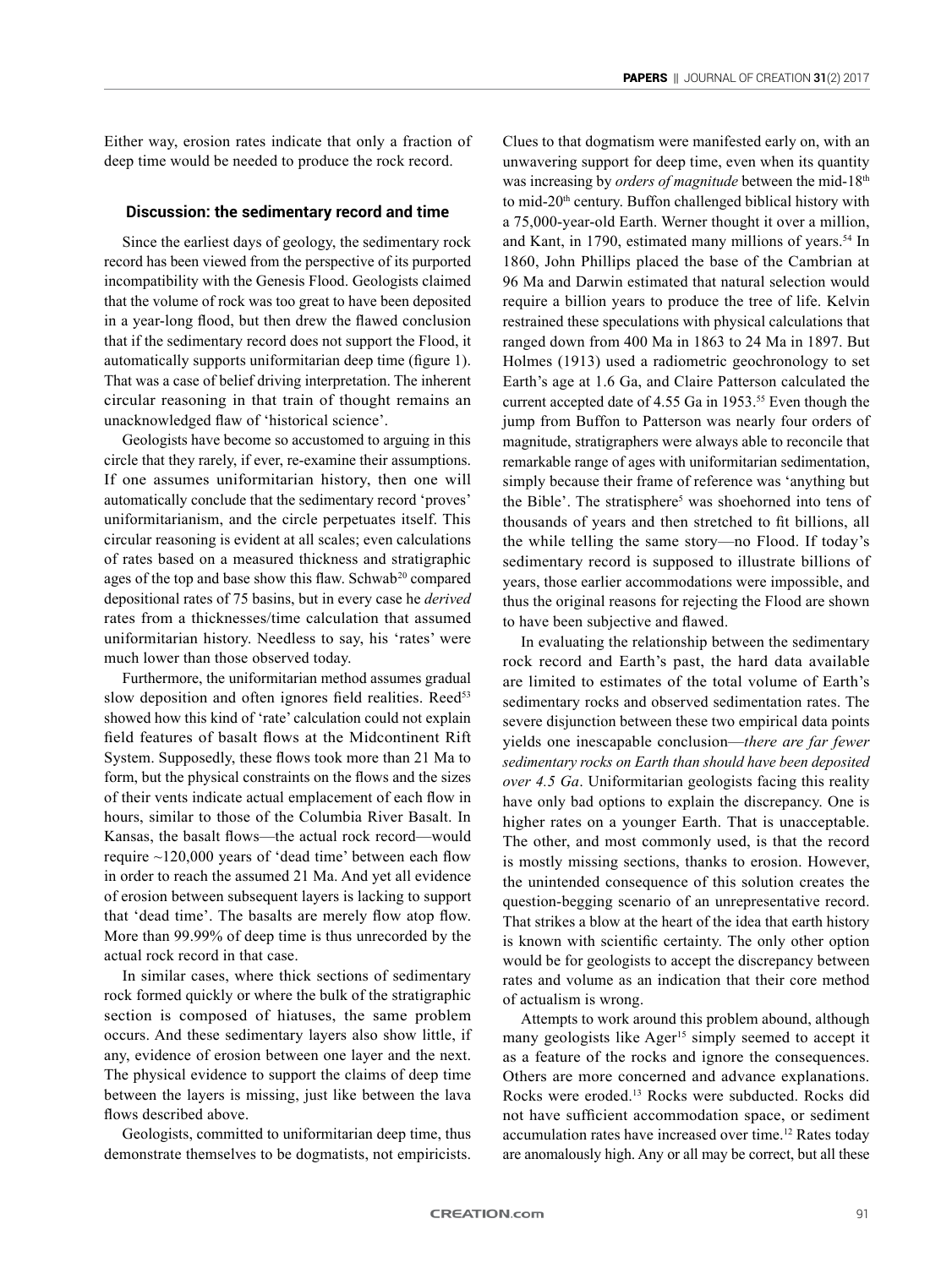ideas reason in a circle, refuse to consider the possibility that the assumptions of deep time and uniformitarianism might be the problem, and argue from a lack of evidence, thanks to the fact that most of Earth's history is written on the blank pages of hiatuses in the record.

Before evaluating any of these hypotheses, it is first essential to understand the role of the assumptions that drive them. The stated bedrock of modern geology is the actualistic method of uniformitarianism, but more often than not that assumption is a hindrance because modern geological environments are not good analogs for the rock record. Auxiliary hypotheses are tools such geologists use to *work around* actualism, not use it. This demonstrates that the real bedrock of modern geology is negative—it is a convoluted attempt to dismiss divine providence from history, beginning with the Genesis Flood.

The volume of the sedimentary record does not support the 4.5 Ga of uniformitarian geology. Because these geologists have historically been fixated on the relationship between the volume of rocks and their estimates of what could be deposited during the Flood, they are belatedly realizing that the rock record is not kind to uniformitarianism. Since diluvialists are not similarly constrained by actualism or by pristine empiricism, one could argue that the rock record is *much less kind* to uniformitarianism than to diluvialism. For the purposes of this paper, however, it does not matter whether the Genesis Flood can explain the rocks. The issue before us is that uniformitarianism cannot. If the rocks justify only a small part of history, then the history of secular geology cannot possess the certainty assigned to it. Forensic confidence in the rock and fossil records is therefore misplaced. Absent the revelatory record of the Bible, uniformitarian geologists—advocates of empiricism and actualism—are left with data that convey very little about the past. Ironically, geologists who are quite comfortable *lowering* observed rates to justify their uniformitarianism are completely unwilling to consider *higher* rates and larger scales associated with the Flood, even though the logic is the same.

#### **Conclusion**

Geologists since the 18th century have argued that the sedimentary rock record supports their paradigm of uniformitarian deep time because there are 'too many rocks' for the one year Flood. But the triumph of deep time was premature; it masked the fact that the sedimentary rock record does not support uniformitarian history. The gross volume of Earth's sedimentary rocks is not supported by the sedimentation rates observed in the present. At the most fundamental level, the gap between the sedimentary record and the proposed 4.5 Ga history of our planet suggests that either the actualistic principle is not a good method or that the volume of sediments on Earth was produced in much less than 4.5 Ga. That leads to two unpalatable options for uniformitarian geologists: (1) that Earth is much younger than 4.5 Ga, or (2) that the existing record is not representative of the past. The rock record constitutes a very poor forensic buttress for uniformitarianism. Consequently, the fossil record contained in these rocks is likewise deficient and is an equally poor support for evolutionary history. Stratigraphic methods that assume gradual and continuous sedimentation, like cyclostratigraphy, are also in trouble. The supposed happy marriage between uniformitarian deep time and the sedimentary record is in more trouble than people think.

#### **References**

- 1. 'Secondary' was the term introduced by Arduino to describe indurated sedimentary rocks of the Southern Alps.
- 2. Rudwick, M.J.S., *Bursting the Limits of Time: The reconstruction of geohistory in the age of revolution*, University of Chicago Press, Chicago, IL, p. 123, 2005.
- Reed, J.K. and Oard, M.J., Three early arguments for deep time, part III: the sedimentary record, *J. Creation* **26**(2):100–109, 2012.
- 4. Young, D.A. and Stearley, R.F., *The Bible, Rocks and Time: Geological evidence for the age of the earth*, IVP Academic, Downers Grove, IL, p. 378, 2008.
- 5. Ronov, A.B., *The Earth's Sedimentary Shell*, American Geological Institute Reprint Series 5, Falls Church, VA, 1983.
- 6. E.g. Boggs, S., *Petrology of Sedimentary Rocks*, 2nd edn, Cambridge University Press, Cambridge, UK, 2009.
- 7. Priestley, K., Patton, H.J., and Schultz, C.A., Modeling anomalous surface-wave propagation across the Southern Caspian Basin, *Bulletin of the Seismological Society of America* **91**(6):1924–1929, 2001.
- 8. Carroll, A.R., *Geofuels: Energy and the earth*, Cambridge University Press, New York, 2015.
- 9. Blatt, H., Middleton, G., and Murray, R., *Origin of Sedimentary Rocks*, Prentice-Hall, Inc., Englewood Cliffs, NJ, 1980.
- 10. Blatt, H., Determination of mean sediment thickness in the crust: a sedimentologic method, *Geological Society of America Bulletin* **81**: 255–262, 1970.
- 11. Nelson, S.A., Occurrence, Mineralogy, Textures, and Structures of Sedimentary Rocks, www.tulane.edu/~sanelson/geol212/sedrxintro.htm, 18 April 2013.
- 12. Miall, A.D., Updating Uniformitarianism: Stratigraphy as just a set of 'Frozen Accidents'; in: Smith, D.G., Bailey, R.J., Burgess, P.M., and Fraser, A.J. (Eds.), *Strata and Time: Probing the gaps in our understanding*, Special Publication 404, Geological Society, London, 2015.
- 13. Sadler, P.M., Sediment accumulation rates and the completeness of stratigraphic sections, *The J. Geology* **89**(5):569–584, 1981.
- 14. Bailey, R.J. and Smith, D.G., Scaling in stratigraphic data series: implications for practical stratigraphy, *First Break* **10**:57–66, 2010.
- 15. Ager, D.V., *The Nature of the Stratigraphical Record*, John Wiley and Sons, New York, 1973.
- 16. E.g. Miall, ref. 12, and Bailey and Smith, ref. 14.
- 17. E.g. Miall, ref. 12, Sadler, ref. 13, and Bailey and Smith, ref. 14.
- 18. Bailey, R.J., Review: Stratigraphy, meta-stratigraphy, and chaos, *Terra Nova* **10**: 222–230, 1998.
- 19. Smith, D.G., Cyclicity or chaos? Orbital forcing versus non-linear dynamics; in: De Boer, P.L and Smith, D.G. (Eds.), *Orbital Forcing and Cyclic Sequences*, International Association of Sedimentologists Special Publication 19, pp. 531–544, 1994.
- 20. Schwab, F.L., Modern and ancient sedimentary basins: comparative sedimentation rates, *Geology* **4**:723–727, 1976.
- 21. Coleman, J., Dynamic changes and processes in the Mississippi River delta, *Geological Society of America Bulletin* **100**(7):999–1015, 1990.